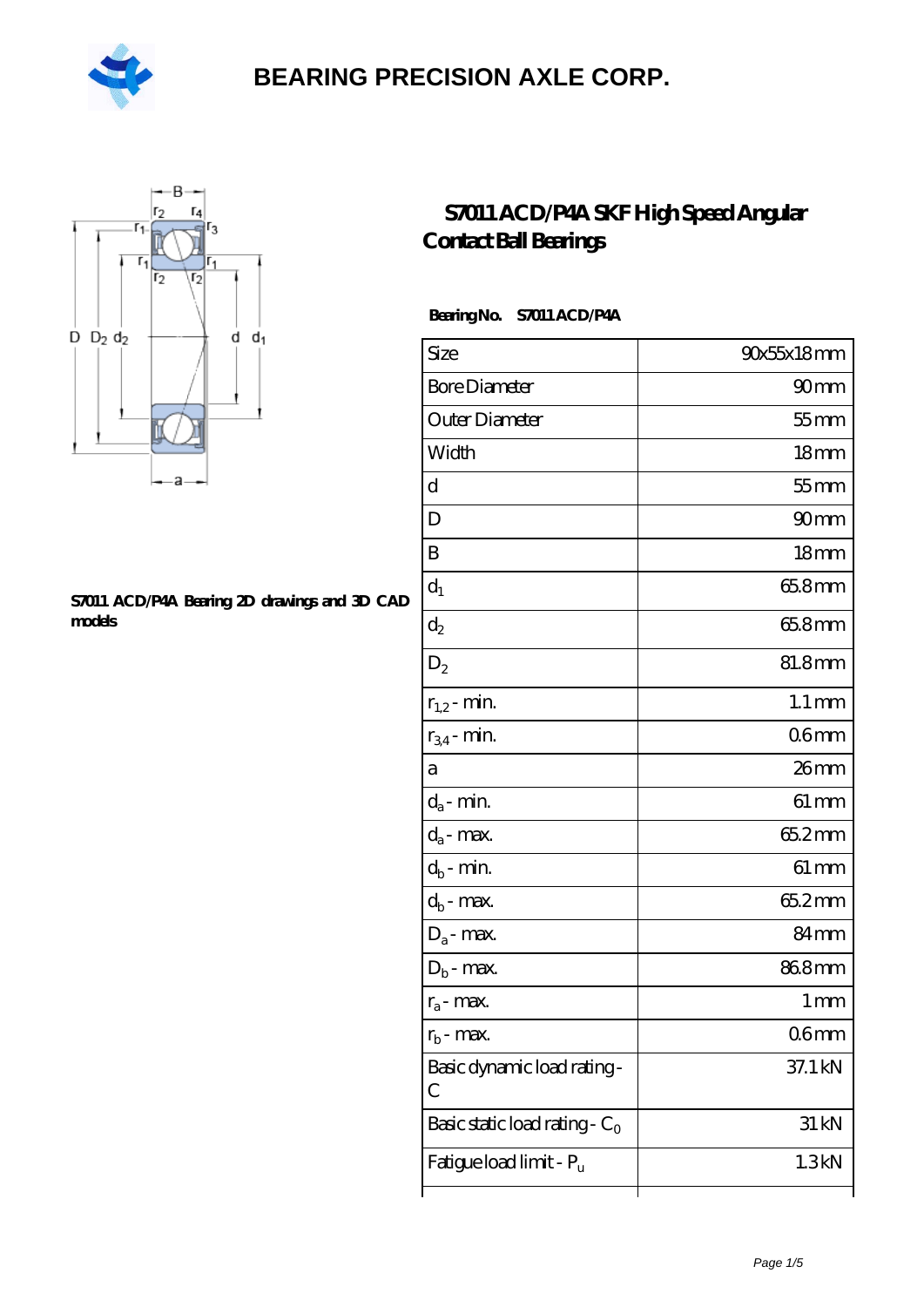

| Limiting speed for grease<br>lubrication | 14000r/min              |
|------------------------------------------|-------------------------|
| Ball - $D_w$                             | 11.112mm                |
| $Ball - z$                               | 18                      |
| Calculation factor - e                   | 068                     |
| Calculation factor - $Y_2$               | 0.87                    |
| Calculation factor - $Y_0$               | 038                     |
| Calculation factor - $X_2$               | 0.41                    |
| Calculation factor - $Y_1$               | 092                     |
| Calculation factor - $Y_2$               | 1.41                    |
| Calculation factor - $Y_0$               | 0.76                    |
| Calculation factor - $X_2$               | 067                     |
| Preload class $A - G_A$                  | 230N                    |
| Preload class $B - G_B$                  | 460N                    |
| Preload class $C - G_C$                  | 920N                    |
| Preload class $D - G_D$                  | 1840N                   |
| Calculation factor - f                   | 1.1                     |
| Calculation factor - $f_1$               | 0.99                    |
| Calculation factor - f <sub>2A</sub>     | 1                       |
| Calculation factor - $f_{2B}$            | 1.02                    |
| Calculation factor - $f_{\chi}$          | 1.05                    |
| Calculation factor - $f_{2D}$            | 1.08                    |
| Calculation factor - $f_{HC}$            | 1                       |
| Preload class A                          | 159N/micron             |
| Preload class B                          | 207 N/micron            |
| Preload class C                          | 275N/micron             |
| Preload class D                          | 372N/micron             |
| Category                                 | Precision Ball Bearings |
| Inventory                                | 0 <sub>0</sub>          |
| Manufacturer Name                        | SKF                     |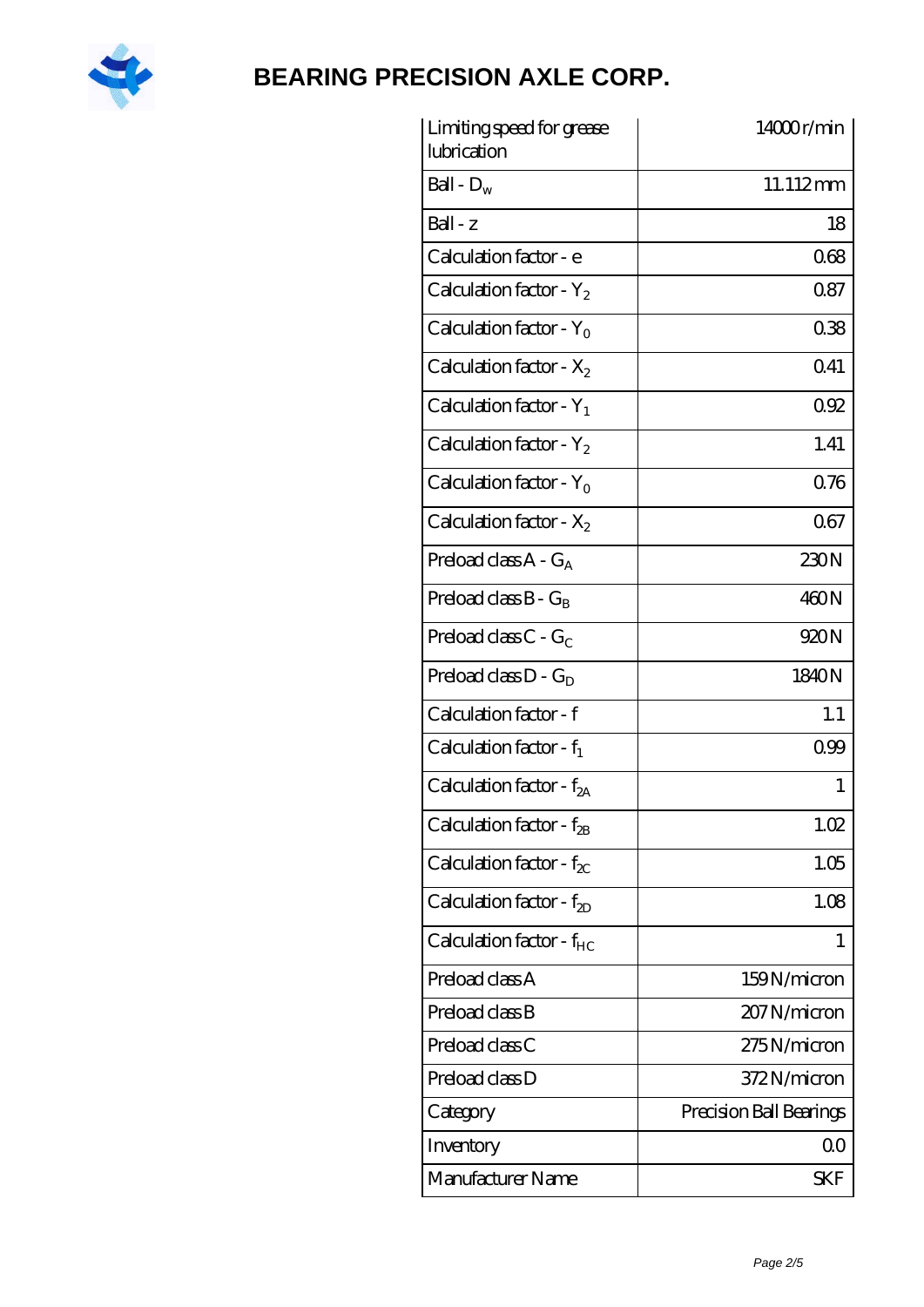

| Weight / Kilogram<br>Ω<br>Product Group<br><b>BO4270</b><br>Enclosure<br>2 Seals<br>ABEC 7   ISO P4<br>Precision Class<br>Material - Ball<br>Steel<br>1 (Single)<br>Number of Bearings<br>Contact Angle<br>25Degree<br>Preload<br>None<br>Raceway Style<br>1 Rib Outer Ring<br>Phenolic<br>Cage Material<br>Rolling Element<br><b>Ball Bearing</b><br>Non Contact Seal<br>Enclosure Type<br>Flush Ground<br>No<br>Inch - Metric<br>Metric<br><b>Other Features</b><br>Single Row   Angular<br>Contact   Super Precision  <br>High Capacity Basic Design<br>55MM Bore; 90MM<br>Long Description<br>Outside Diameter; 18MM<br>Width: 2 Seals Enclosure:<br>ABEC 7   ISO P4 Precision;<br>Steel Ball Material; 1<br>(Single) Bearing 25 Degree<br>Contact Angle; Phenolic<br>Cage Material; 1 Rib Outer<br>RingR<br>Precision Ball Bearings<br>Category<br><b>UNSPSC</b><br>31171531<br>Harmonized Tariff Code<br>8482105028<br>Noun<br>Bearing<br>Keyword String<br><b>Ball Angular Contact</b><br>Manufacturer URL<br>http://www.skf.com<br>Outside Diameter<br>3543Inch   90Millimeter<br>2165Inch   55 Millimeter<br>Bore | Minimum Buy Quantity | N/A |
|----------------------------------------------------------------------------------------------------------------------------------------------------------------------------------------------------------------------------------------------------------------------------------------------------------------------------------------------------------------------------------------------------------------------------------------------------------------------------------------------------------------------------------------------------------------------------------------------------------------------------------------------------------------------------------------------------------------------------------------------------------------------------------------------------------------------------------------------------------------------------------------------------------------------------------------------------------------------------------------------------------------------------------------------------------------------------------------------------------------------------|----------------------|-----|
|                                                                                                                                                                                                                                                                                                                                                                                                                                                                                                                                                                                                                                                                                                                                                                                                                                                                                                                                                                                                                                                                                                                            |                      |     |
|                                                                                                                                                                                                                                                                                                                                                                                                                                                                                                                                                                                                                                                                                                                                                                                                                                                                                                                                                                                                                                                                                                                            |                      |     |
|                                                                                                                                                                                                                                                                                                                                                                                                                                                                                                                                                                                                                                                                                                                                                                                                                                                                                                                                                                                                                                                                                                                            |                      |     |
|                                                                                                                                                                                                                                                                                                                                                                                                                                                                                                                                                                                                                                                                                                                                                                                                                                                                                                                                                                                                                                                                                                                            |                      |     |
|                                                                                                                                                                                                                                                                                                                                                                                                                                                                                                                                                                                                                                                                                                                                                                                                                                                                                                                                                                                                                                                                                                                            |                      |     |
|                                                                                                                                                                                                                                                                                                                                                                                                                                                                                                                                                                                                                                                                                                                                                                                                                                                                                                                                                                                                                                                                                                                            |                      |     |
|                                                                                                                                                                                                                                                                                                                                                                                                                                                                                                                                                                                                                                                                                                                                                                                                                                                                                                                                                                                                                                                                                                                            |                      |     |
|                                                                                                                                                                                                                                                                                                                                                                                                                                                                                                                                                                                                                                                                                                                                                                                                                                                                                                                                                                                                                                                                                                                            |                      |     |
|                                                                                                                                                                                                                                                                                                                                                                                                                                                                                                                                                                                                                                                                                                                                                                                                                                                                                                                                                                                                                                                                                                                            |                      |     |
|                                                                                                                                                                                                                                                                                                                                                                                                                                                                                                                                                                                                                                                                                                                                                                                                                                                                                                                                                                                                                                                                                                                            |                      |     |
|                                                                                                                                                                                                                                                                                                                                                                                                                                                                                                                                                                                                                                                                                                                                                                                                                                                                                                                                                                                                                                                                                                                            |                      |     |
|                                                                                                                                                                                                                                                                                                                                                                                                                                                                                                                                                                                                                                                                                                                                                                                                                                                                                                                                                                                                                                                                                                                            |                      |     |
|                                                                                                                                                                                                                                                                                                                                                                                                                                                                                                                                                                                                                                                                                                                                                                                                                                                                                                                                                                                                                                                                                                                            |                      |     |
|                                                                                                                                                                                                                                                                                                                                                                                                                                                                                                                                                                                                                                                                                                                                                                                                                                                                                                                                                                                                                                                                                                                            |                      |     |
|                                                                                                                                                                                                                                                                                                                                                                                                                                                                                                                                                                                                                                                                                                                                                                                                                                                                                                                                                                                                                                                                                                                            |                      |     |
|                                                                                                                                                                                                                                                                                                                                                                                                                                                                                                                                                                                                                                                                                                                                                                                                                                                                                                                                                                                                                                                                                                                            |                      |     |
|                                                                                                                                                                                                                                                                                                                                                                                                                                                                                                                                                                                                                                                                                                                                                                                                                                                                                                                                                                                                                                                                                                                            |                      |     |
|                                                                                                                                                                                                                                                                                                                                                                                                                                                                                                                                                                                                                                                                                                                                                                                                                                                                                                                                                                                                                                                                                                                            |                      |     |
|                                                                                                                                                                                                                                                                                                                                                                                                                                                                                                                                                                                                                                                                                                                                                                                                                                                                                                                                                                                                                                                                                                                            |                      |     |
|                                                                                                                                                                                                                                                                                                                                                                                                                                                                                                                                                                                                                                                                                                                                                                                                                                                                                                                                                                                                                                                                                                                            |                      |     |
|                                                                                                                                                                                                                                                                                                                                                                                                                                                                                                                                                                                                                                                                                                                                                                                                                                                                                                                                                                                                                                                                                                                            |                      |     |
|                                                                                                                                                                                                                                                                                                                                                                                                                                                                                                                                                                                                                                                                                                                                                                                                                                                                                                                                                                                                                                                                                                                            |                      |     |
|                                                                                                                                                                                                                                                                                                                                                                                                                                                                                                                                                                                                                                                                                                                                                                                                                                                                                                                                                                                                                                                                                                                            |                      |     |
|                                                                                                                                                                                                                                                                                                                                                                                                                                                                                                                                                                                                                                                                                                                                                                                                                                                                                                                                                                                                                                                                                                                            |                      |     |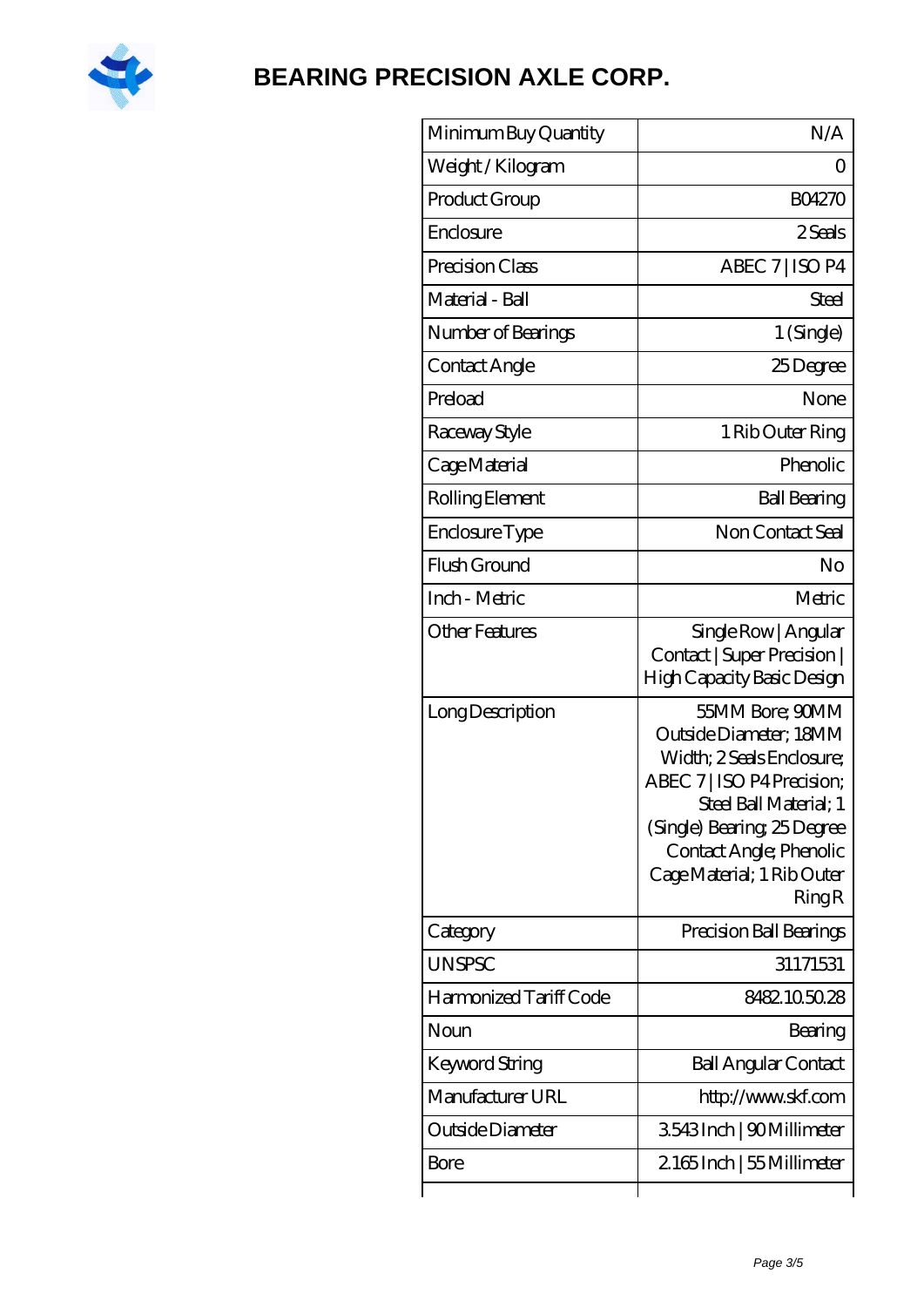

| Width                                      | Q709Inch   18 Millimeter |
|--------------------------------------------|--------------------------|
| $d_1$                                      | 65.8mm                   |
| $d_2$                                      | 65.8mm                   |
| $D_2$                                      | 81.8mm                   |
| $r_{1,2}$ min.                             | $1.1 \,\mathrm{mm}$      |
| $r_{34}$ min.                              | 06 <sub>mm</sub>         |
| $d_{a}$ min.                               | $61 \, \text{mm}$        |
| d <sub>a</sub> max.                        | 65.2mm                   |
| $d_b$ min.                                 | $61 \,\mathrm{mm}$       |
| d <sub>b</sub> max.                        | 65.2mm                   |
| $D_a$ max.                                 | 84 <sub>mm</sub>         |
| $Db$ max.                                  | 868mm                    |
| $r_a$ max.                                 | 1 <sub>mm</sub>          |
| $rb$ max.                                  | 06 <sub>mm</sub>         |
| Basic dynamic load rating C                | 37.1 kN                  |
| Basic static load rating $C_0$             | 31 kN                    |
| Fatigue load limit $P_{\rm u}$             | 1.32kN                   |
| Attainable speed for grease<br>lubrication | 14000r/min               |
| Ball diameter $D_w$                        | 11.112mm                 |
| Number of balls z                          | 18                       |
| Preload class $A G_A$                      | 230N                     |
| Static axial stiffness, preload<br>classA  | 159N/μ m                 |
| Preload class $BG_R$                       | 460N                     |
| Static axial stiffness, preload<br>classB  | 207N/µ m                 |
| Preload class C $G_C$                      | 920N                     |
| Static axial stiffness, preload<br>classC  | $275N/\mu$ m             |
| Preload class $D G_D$                      | 1840N                    |
| Static axial stiffness, preload<br>class D | $372N/\mu$ m             |
| Calculation factor f                       | 1.1                      |